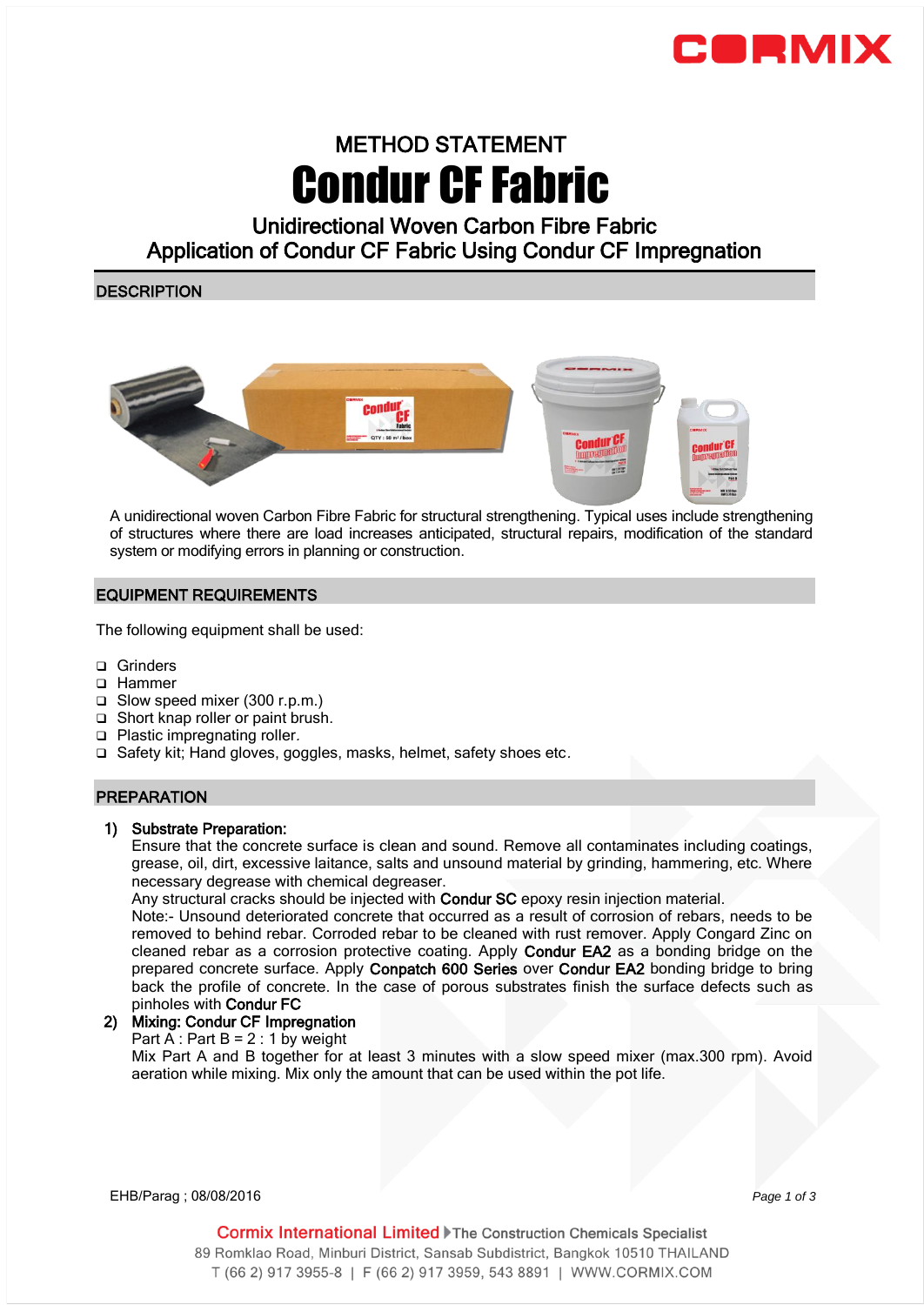

#### APPLICATION

- 1. Precut required quantities of **Condur CF Fabric** before application, consider additional extra quantities for over lapping as required.
- 2. Apply the first layer Condur CF Impregnation to the concrete substrate with a roller or brush at the coverage rate of 0.6  $kg/m^2$  to seal the concrete substrate.
- 3. Apply the precut Condur CF Fabric firmly over the Condur CF Impregnation.
- 4. Roll the surface of Condur CF Fabric carefully with a plastic impregnating roller in the direction of fibres to completely remove entrapped air.
- 5. This ensures proper impregnation of the Condur CF Impregnation into the Condur CF fabric.
- 6. After 2 4 hrs @23°C, roller apply a second layer of Condur CF Impregnation at the coverage rate of 0.25 kg/m<sup>2</sup> to completely seal the surface of **Condur CF Fabric**.
- 7. After full cure finish with a coating if required such as Elastoclad (UV resistant 100% acrylic elastomeric coating)

Note :

- In the case of additional layers of Condur CF Fabric, the previous applied layer of Condur CF Fabric on Condur CF Impregnation should be cured for at least 24 hrs prior to the second layer application.
- Condur CF system should only be applied by specialist applicators who have had training in the installation of this system. Cormix International can provide such training & a list of approved applicators.

Notes on Applications and Limitations

- Samples: Witness samples should be made at site and tested in a laboratory to ensure the material meets the responsible designer's requirement.
- The substrate & ambient temperature should be between  $8^{\circ}$ C and  $36^{\circ}$ C. The substrate temperature should be at least 3°C above the dew point.
- The product should only be used by experienced professionals. In hot or cold conditions precondition the product 24 hours before use.
- Protect from rain for 24 hours after application.
- Consult a structural engineer for load calculations & design.
- A qualified structural engineer must be responsible for designing the works. Care must be taken is selecting suitably experienced and trained contractors
- Protect from permanent exposure to direct sunlight moisture & or water.

### CONSUMPTION RATE

Condur CF Impregnation: Approx. 0.6 kg/m<sup>2</sup> per coat. (First Layer on Concrete) Approx. 0.25 kg/m<sup>2</sup> per coat. (Following layer on Concrete **Condur CF Fabric**)

#### **CURING**

Full cure of Condur CF Impregnation takes 7 days @ 23°C. At lower temperatures, full cure will require longer time to cure.

## **CLEANING**

All tools and equipment should be cleaned immediately after use with Cormix Cleaner. Hardened material can only be removed mechanically.

EHB/Parag ; 08/08/2016 *Page 2 of 3* 

**Cormix International Limited File Construction Chemicals Specialist** 89 Romklao Road, Minburi District, Sansab Subdistrict, Bangkok 10510 THAILAND T (66 2) 917 3955-8 | F (66 2) 917 3959, 543 8891 | WWW.CORMIX.COM